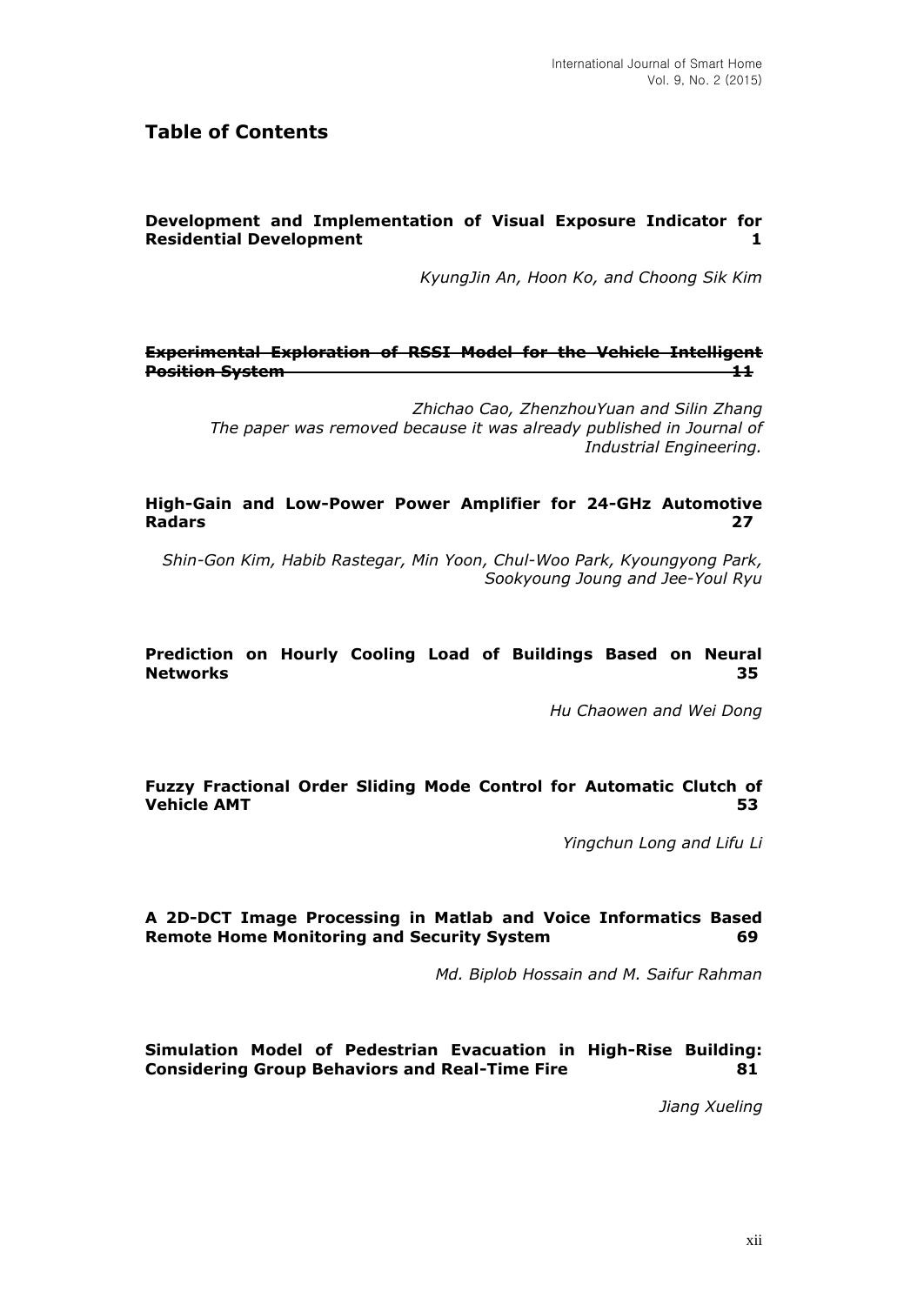## **Web Service Definition and Validation, and Performance Analysis and Implementation of Control Tower for CCTV Sites 93**

*YoungWook Cha and ChoonHee Kim*

#### **Research and Design of the Modular Robot Fuzzy Control Based on ZigBee 105**

*Zhao Dan and Xin Yi*

## **Evaluations of Hardware and Software-Based Context Switching Methods in Cortex-M3 for Embedded Applications 111**

*Hayeon Choi and Sangsoo Park*

#### **Parking Lot Optimal Routing Based on Grey Entropy Relation Grade Multi-Attribute Decision Making 123**

*Zhang Yuru, Zhao Wuchen, Li Hui, Su Xiaodong and Zhao Ming*

## **WBS-based Hierarchical Classification and its DB Modeling of All Construction Information for Apartment House 133**

*Hong- Tae Park and Boo- Hyung Lee*

## **An Enumeration Method Applied in Intelligent Transportation System 143**

*Shengnan Lu, Huansheng Song and Xiaojuan Xu*

## **An Analysis of the Economic Effects of NetworkIndustry by Applying Household Endogenous Model 151**

*Woo-Soo Jeong, Mijeong Han, Seung-Woan Chai and Kyoung-Sik Min*

## **Research on the Electronic Commerce Market Survey Based on Normalization Kernel Principal Component Analysis 159**

*Cao Lijun and Liu Xiyin*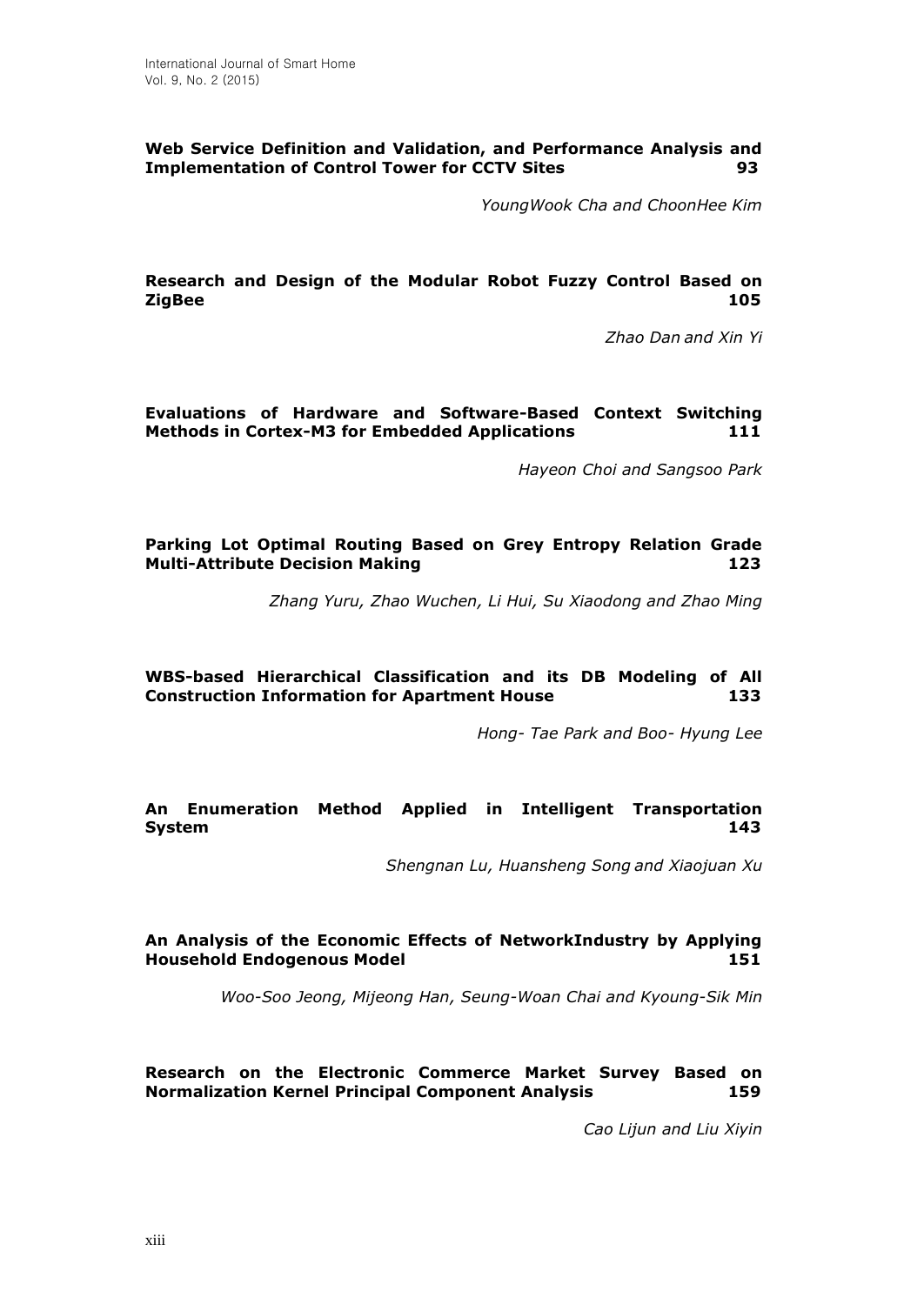**Augmented Reality Fashion Apparel Simulation using a Magic Mirror 169**

*Miri Kim and Kim Cheeyong*

#### **Modeling and Simulation of Discharging Characteristics of External Melt Ice-on Coil Storage System 179** 179

*Wang Yi and Wei Dong*

#### **X3D Nodes for Representing and Rendering Real Characters in 3D Virtual Environments 193**

*In-Kwon Kim, Sin-Ae Kwon, Mihye Kim, Kwan-Hee Yoo*

**Intelligent Monitoring System for Home Based on FRBF Neural Network 207**

*Dezhong Zheng, Yang Wang and Yan Wang*

## **Analysis and Evaluation of Holistic Energy Saving for Modern Buildings 219**

*Zhuolun Chen and Xiaowei Wu*

## **Dynamic Allocation of Random Access Opportunity for Machine-Type Communication in LTE-Advanced 231**

*Peng Li, Yun-jian Jia, Ming-jun Feng<sup>1</sup> , Fei Chen, Pei-hua He and Guo-jun Li*

#### **Simulation Experiment on Acoustic Emission of Pipeline Leakage 243**

*Wang Xin-hua, Yang Jie, Jiao Yu-lin and Niu Yong-chao*

#### **An Intelligent Managing System of Electric Energy Based on ST7538 253**

*Qiu-xia Liu*